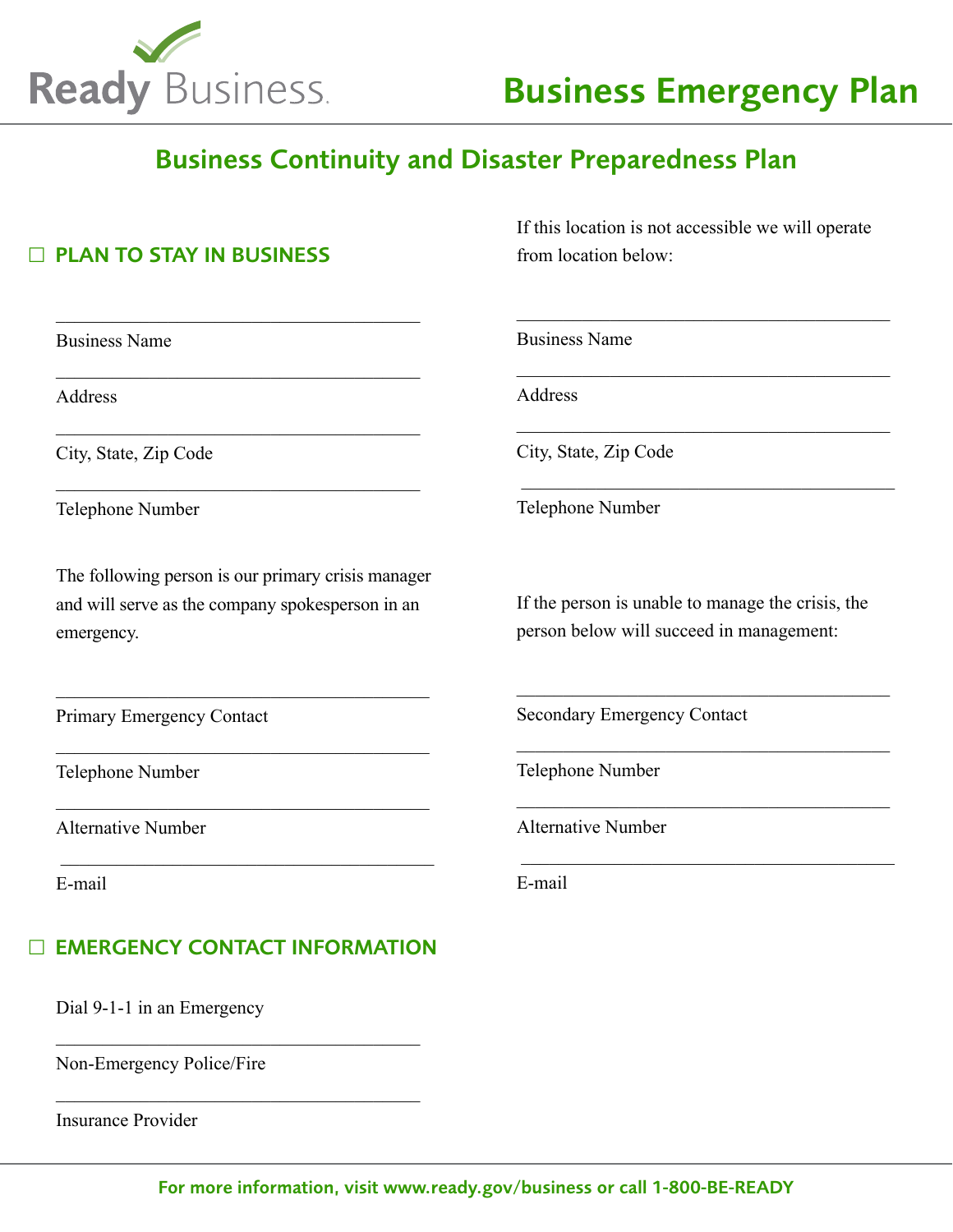

### □ PLAN TO STAY IN BUSINESS

The following natural and man-made disasters could impact our business:

#### □ EMERGENCY PLANNING TEAM

The following people will participate in emergency planning and crisis management.

| C |  |
|---|--|
| C |  |
| С |  |
|   |  |

### □ WE PLAN TO COORDINATE WITH OTHERS

The following people from neighboring businesses and our building management will participate on our emergency planning team.

| ∩                  |  |
|--------------------|--|
| O                  |  |
| Ο                  |  |
| $\curvearrowright$ |  |
|                    |  |

### □ OUR CRITICAL OPERATIONS

The following is a prioritized list of our critical operations, staff and procedures we need to recover from a disaster.

| Operation | Staff in Charge | <b>Action Plan</b> |
|-----------|-----------------|--------------------|
|           |                 |                    |
|           |                 |                    |
|           |                 |                    |
|           |                 |                    |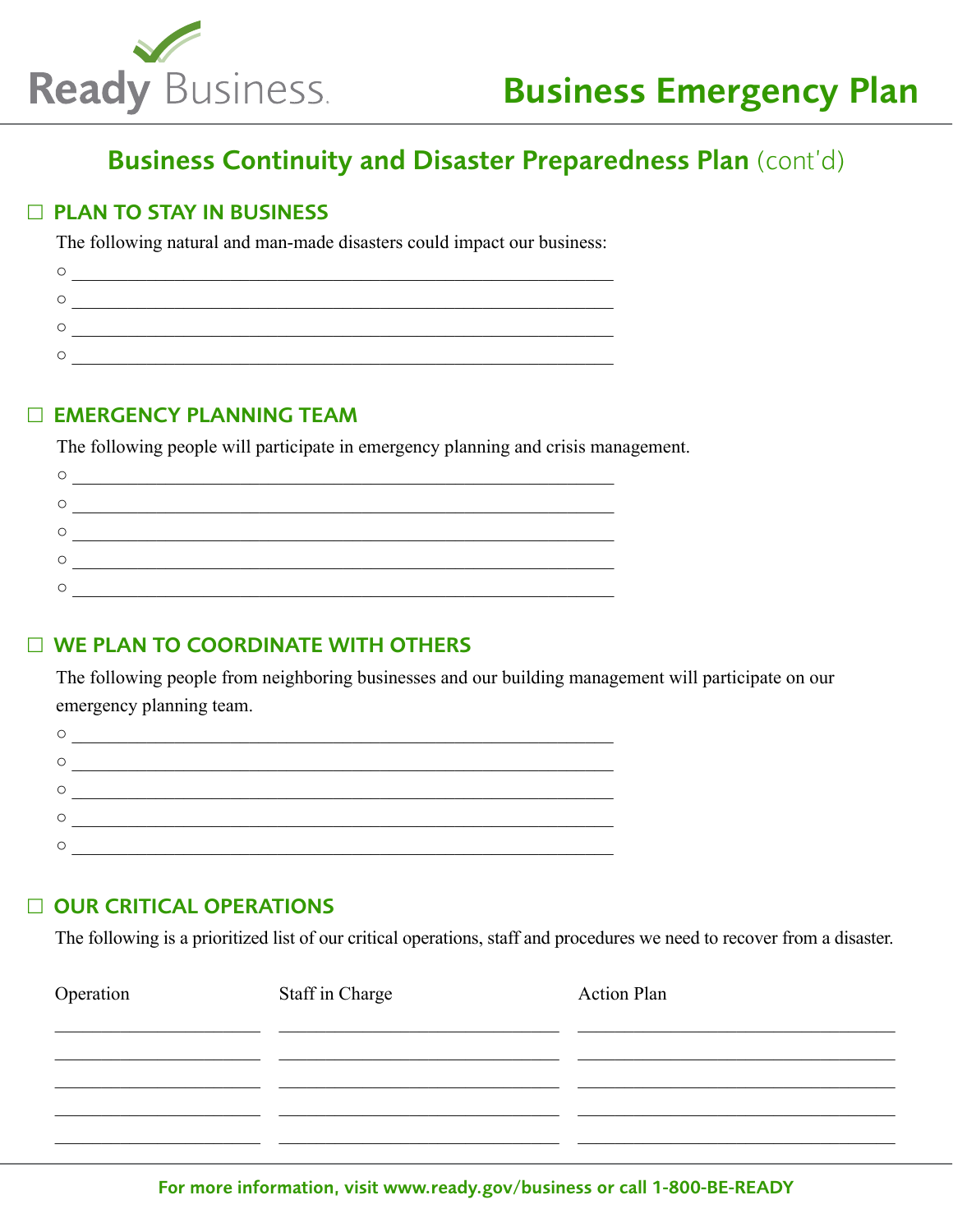

## □ SUPPLIERS AND CONTRACTORS

| Company Name:                 |        |                        |  |
|-------------------------------|--------|------------------------|--|
| <b>Street Address:</b>        |        |                        |  |
| City:                         | State: | Zip Code:              |  |
| Phone:                        | Fax:   | E-mail:                |  |
| Contact Name:                 |        | <b>Account Number:</b> |  |
| Materials / Service Provided: |        |                        |  |

If this company experiences a disaster, we will obtain supplies/materials from the following:

| Company Name:                 |        |                        |  |
|-------------------------------|--------|------------------------|--|
| <b>Street Address:</b>        |        |                        |  |
| City:                         | State: | Zip Code:              |  |
| Phone:                        | Fax:   | E-mail:                |  |
| <b>Contact Name:</b>          |        | <b>Account Number:</b> |  |
| Materials / Service Provided: |        |                        |  |

If this company experiences a disaster, we will obtain supplies/materials from the following:

| Company Name:<br><b>Street Address:</b> |        |                 |
|-----------------------------------------|--------|-----------------|
| City:                                   | State: | Zip Code:       |
| Phone:                                  | Fax:   | E-mail:         |
| Contact Name:                           |        | Account Number: |
| Materials / Service Provided:           |        |                 |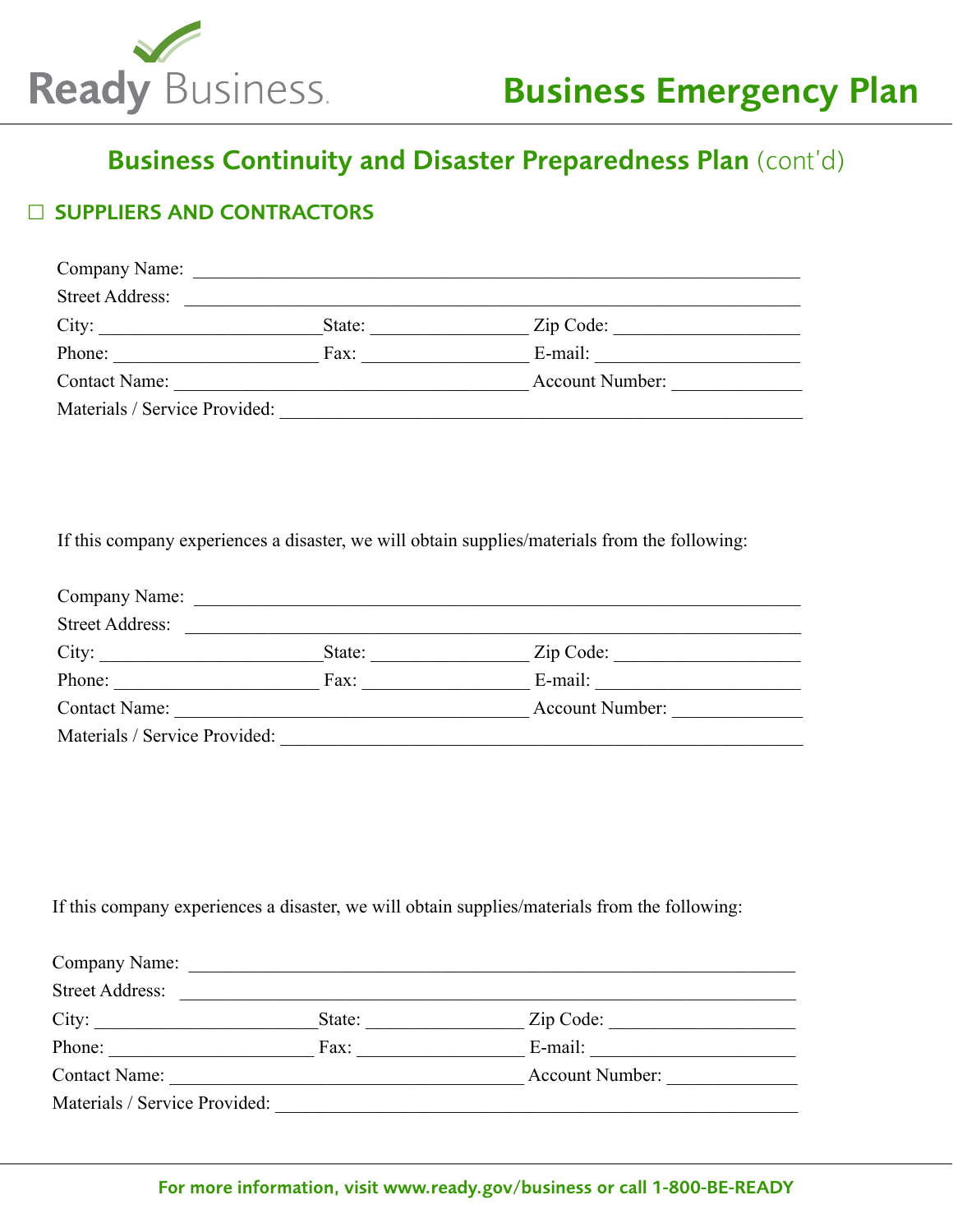

□ EVACUATION PLAN FOR \_\_\_\_\_\_\_\_\_\_\_\_\_\_\_\_\_\_\_\_\_\_\_\_\_\_\_\_\_\_\_\_\_\_\_\_\_\_ LOCATION

| (Insert Address)                                                                                                                                                                                                               |
|--------------------------------------------------------------------------------------------------------------------------------------------------------------------------------------------------------------------------------|
| The following natural and man-made disasters could impact our business:                                                                                                                                                        |
| ○ We have developed these plans in collaboration with neighboring businesses and building owners to avoid                                                                                                                      |
| confusion or gridlock                                                                                                                                                                                                          |
| o We have located, copied and posted building and site maps.                                                                                                                                                                   |
| ○ Exits are clearly marked.                                                                                                                                                                                                    |
| o We will practice evacuation procedures ______ times a year.                                                                                                                                                                  |
| If we must leave the workplace quickly:                                                                                                                                                                                        |
|                                                                                                                                                                                                                                |
| 1. Warning System:                                                                                                                                                                                                             |
| We will test the warning system and record results ______ times a year.                                                                                                                                                        |
|                                                                                                                                                                                                                                |
| 3. Assembly Site Manager & Alternate: 1986. Manager & Alternate: 1986. Manager & Alternate: 1986. Manager & Alternate: 1986. Manager & Alternate: 1986. Manager & Alternate: 1986. Manager & Alternate: 1986. Manager & Altern |
| a. Responsibilities Include:                                                                                                                                                                                                   |
|                                                                                                                                                                                                                                |
|                                                                                                                                                                                                                                |
| 4. Shut Down Manager & Alternate:                                                                                                                                                                                              |
| a. Responsibilities Include:                                                                                                                                                                                                   |
|                                                                                                                                                                                                                                |
|                                                                                                                                                                                                                                |
| is responsible for issuing all clear.<br>5.                                                                                                                                                                                    |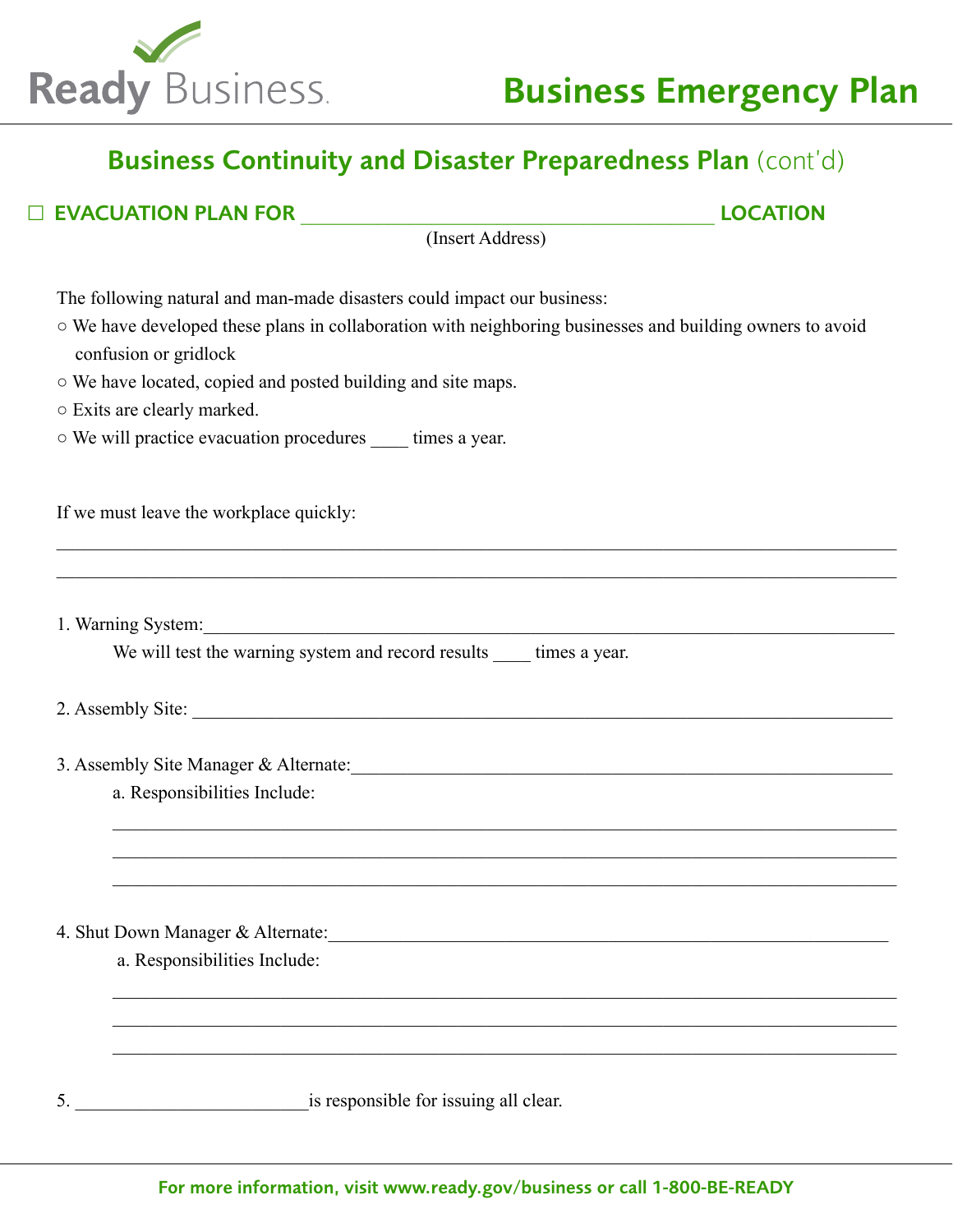

□ SHELTER IN PLACE PLAN FOR \_\_\_\_\_\_\_\_\_\_\_\_\_\_\_\_\_\_\_\_\_\_\_\_\_\_\_\_\_\_\_\_\_ LOCATION

(Insert Address)

The following natural and man-made disasters could impact our business:

○ We have talked to co-workers about which emergency supplies, if any, the company will provide in the shelter location and which supplies individuals might consider keeping in a portable kit personalized for individual needs.○ We have located, copied and posted building and site maps.

 $\_$  $\_$ 

\_\_\_\_\_\_\_\_\_\_\_\_\_\_\_\_\_\_\_\_\_\_\_\_\_\_\_\_\_\_\_\_\_\_\_\_\_\_\_\_\_\_\_\_\_\_\_\_\_\_\_\_\_\_\_\_\_\_\_\_\_\_\_\_\_\_\_\_\_\_\_\_\_\_\_\_\_\_\_\_\_\_\_\_ \_\_\_\_\_\_\_\_\_\_\_\_\_\_\_\_\_\_\_\_\_\_\_\_\_\_\_\_\_\_\_\_\_\_\_\_\_\_\_\_\_\_\_\_\_\_\_\_\_\_\_\_\_\_\_\_\_\_\_\_\_\_\_\_\_\_\_\_\_\_\_\_\_\_\_\_\_\_\_\_\_\_\_\_ \_\_\_\_\_\_\_\_\_\_\_\_\_\_\_\_\_\_\_\_\_\_\_\_\_\_\_\_\_\_\_\_\_\_\_\_\_\_\_\_\_\_\_\_\_\_\_\_\_\_\_\_\_\_\_\_\_\_\_\_\_\_\_\_\_\_\_\_\_\_\_\_\_\_\_\_\_\_\_\_\_\_\_\_

○ We will practice shelter procedures \_\_\_\_ times a year.

If we must take shelter quickly:

1. Warning System:

We will test the warning system and record results times a year.

- 2. Storm Shelter Location:
- 3. "Seal the Room" Shelter Location:
- 4. Shelter Location & Alternate :\_\_\_\_\_\_\_\_\_\_\_\_\_\_\_\_\_\_\_\_\_\_\_\_\_\_\_\_\_\_\_\_\_\_\_\_\_\_\_\_\_\_\_\_\_\_\_\_\_\_\_\_\_\_\_\_\_\_\_\_\_\_\_
	- a. Responsibilities Include:

5. Shut Down Manager & Alternate:\_\_\_\_\_\_\_\_\_\_\_\_\_\_\_\_\_\_\_\_\_\_\_\_\_\_\_\_\_\_\_\_\_\_\_\_\_\_\_\_\_\_\_\_\_\_\_\_\_\_\_\_\_\_\_\_\_\_\_\_

a. Responsibilities Include:

6.  $\blacksquare$  is responsible for issuing all clear.

 $\mathcal{L}_\text{max} = \frac{1}{2} \sum_{i=1}^{n} \frac{1}{2} \sum_{i=1}^{n} \frac{1}{2} \sum_{i=1}^{n} \frac{1}{2} \sum_{i=1}^{n} \frac{1}{2} \sum_{i=1}^{n} \frac{1}{2} \sum_{i=1}^{n} \frac{1}{2} \sum_{i=1}^{n} \frac{1}{2} \sum_{i=1}^{n} \frac{1}{2} \sum_{i=1}^{n} \frac{1}{2} \sum_{i=1}^{n} \frac{1}{2} \sum_{i=1}^{n} \frac{1}{2} \sum_{i=1}^{n} \frac{1$ 

\_\_\_\_\_\_\_\_\_\_\_\_\_\_\_\_\_\_\_\_\_\_\_\_\_\_\_\_\_\_\_\_\_\_\_\_\_\_\_\_\_\_\_\_\_\_\_\_\_\_\_\_\_\_\_\_\_\_\_\_\_\_\_\_\_\_\_\_\_\_\_\_\_\_\_\_\_\_\_\_\_\_\_\_ \_\_\_\_\_\_\_\_\_\_\_\_\_\_\_\_\_\_\_\_\_\_\_\_\_\_\_\_\_\_\_\_\_\_\_\_\_\_\_\_\_\_\_\_\_\_\_\_\_\_\_\_\_\_\_\_\_\_\_\_\_\_\_\_\_\_\_\_\_\_\_\_\_\_\_\_\_\_\_\_\_\_\_\_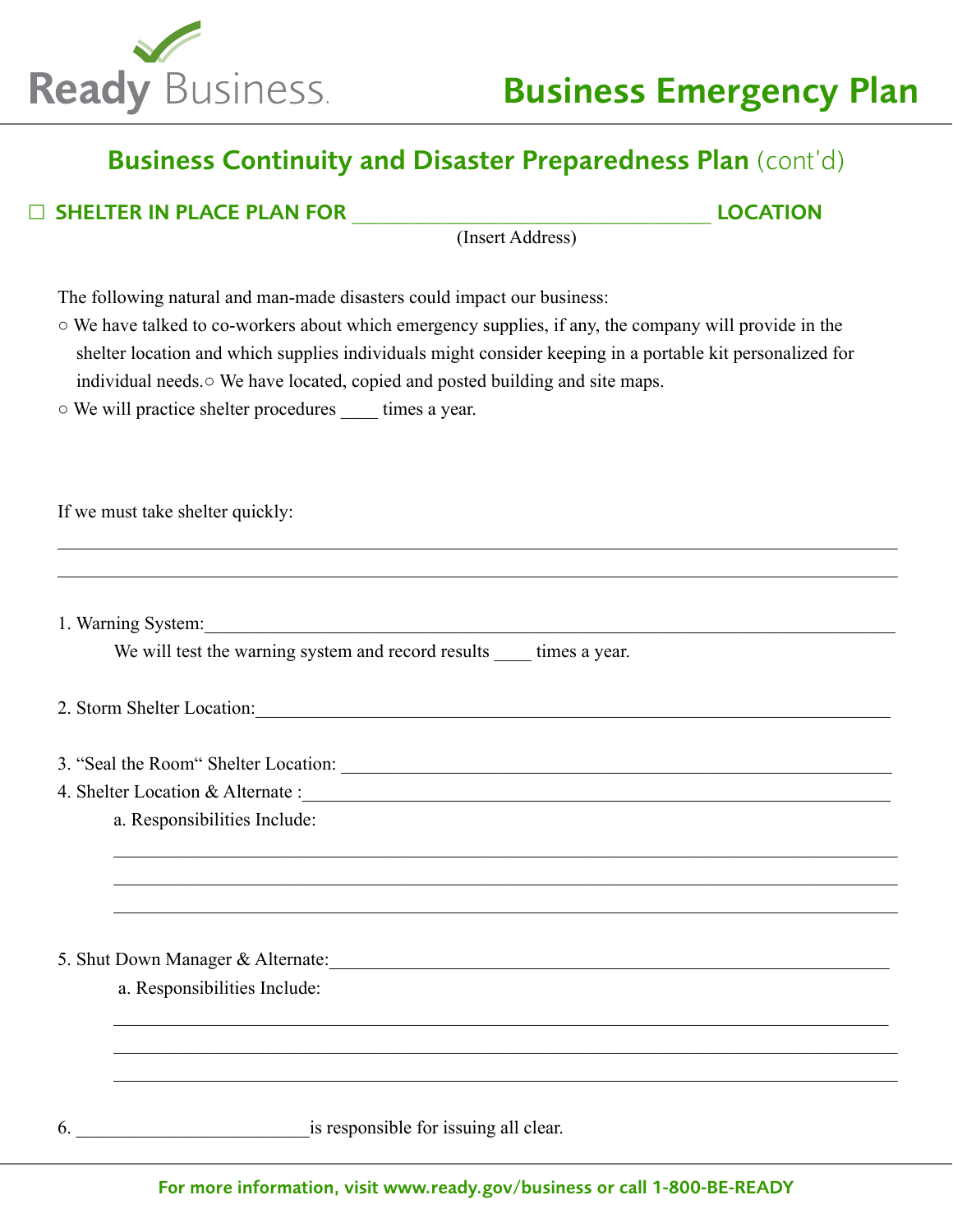

\_\_\_\_\_\_\_\_\_\_\_\_\_\_\_\_\_\_\_\_\_\_\_\_\_\_\_\_\_\_\_\_\_\_\_\_\_\_\_\_\_\_\_\_\_\_\_\_\_\_\_\_\_\_\_\_\_\_\_\_\_\_\_\_\_\_\_\_\_\_\_\_\_\_\_\_\_\_\_\_\_\_\_\_\_\_\_\_\_\_ \_\_\_\_\_\_\_\_\_\_\_\_\_\_\_\_\_\_\_\_\_\_\_\_\_\_\_\_\_\_\_\_\_\_\_\_\_\_\_\_\_\_\_\_\_\_\_\_\_\_\_\_\_\_\_\_\_\_\_\_\_\_\_\_\_\_\_\_\_\_\_\_\_\_\_\_\_\_\_\_\_\_\_\_\_\_\_\_\_\_

\_\_\_\_\_\_\_\_\_\_\_\_\_\_\_\_\_\_\_\_\_\_\_\_\_\_\_\_\_\_\_\_\_\_\_\_\_\_\_\_\_\_\_\_\_\_\_\_\_\_\_\_\_\_\_\_\_\_\_\_\_\_\_\_\_\_\_\_\_\_\_\_\_\_\_\_\_\_\_\_\_\_\_\_\_\_\_\_\_\_ \_\_\_\_\_\_\_\_\_\_\_\_\_\_\_\_\_\_\_\_\_\_\_\_\_\_\_\_\_\_\_\_\_\_\_\_\_\_\_\_\_\_\_\_\_\_\_\_\_\_\_\_\_\_\_\_\_\_\_\_\_\_\_\_\_\_\_\_\_\_\_\_\_\_\_\_\_\_\_\_\_\_\_\_\_\_\_\_\_\_

\_\_\_\_\_\_\_\_\_\_\_\_\_\_\_\_\_\_\_\_\_\_\_\_\_\_\_\_\_\_\_\_\_\_\_\_\_\_\_\_\_\_\_\_\_\_\_\_\_\_\_\_\_\_\_\_\_\_\_\_\_\_\_\_\_\_\_\_\_\_\_\_\_\_\_\_\_\_\_\_\_\_\_\_\_\_\_\_\_\_

\_\_\_\_\_\_\_\_\_\_\_\_\_\_\_\_\_\_\_\_\_\_\_\_\_\_\_\_\_\_\_\_\_\_\_\_\_\_\_\_\_\_\_\_\_\_\_\_\_\_\_\_\_\_\_\_\_\_\_\_\_\_\_\_\_\_\_\_\_\_\_\_\_\_\_\_\_\_\_\_\_\_\_\_\_\_\_\_\_\_

\_\_\_\_\_\_\_\_\_\_\_\_\_\_\_\_\_\_\_\_\_\_\_\_\_\_\_\_\_\_\_\_\_\_\_\_\_\_\_\_\_\_\_\_\_\_\_\_\_\_\_\_\_\_\_\_\_\_\_\_\_\_\_\_\_\_\_\_\_\_\_\_\_\_\_\_\_\_\_\_\_\_\_\_\_\_\_\_\_\_

### □ COMMUNICATIONS

We will communicate our emergency plans with co-workers in the following way:

In the event of a disaster we will communicate with employees in the following way:

### □ CYBER SECURITY

To protect our computer hardware, we will:

To protect our computer software, we will:

If our computers are destroyed, we will use back-up computers at the following location:

## □ RECORDS BACK-UP

is responsible for backing up our critical records including payroll and accounting systems.

Back-up records including a copy of this plan, site maps, insurance policies, bank account records and computer back ups are stored onsite

\_\_\_\_\_\_\_\_\_\_\_\_\_\_\_\_\_\_\_\_\_\_\_\_\_\_\_\_\_\_\_\_\_\_\_\_\_\_\_\_\_\_\_\_\_\_\_\_\_\_\_\_\_\_\_\_\_\_\_\_\_\_\_\_\_\_\_\_\_\_\_\_\_\_\_\_\_\_\_\_\_\_\_\_\_\_\_\_\_\_

\_\_\_\_\_\_\_\_\_\_\_\_\_\_\_\_\_\_\_\_\_\_\_\_\_\_\_\_\_\_\_\_\_\_\_\_\_\_\_\_\_\_\_\_\_\_\_\_\_\_\_\_\_\_\_\_\_\_\_\_\_\_\_\_\_\_\_\_\_\_\_\_\_\_\_\_\_\_\_\_\_\_\_\_\_\_\_\_\_\_

Another set of back-up records is stored at the following off-site location:

If our accounting and payroll records are destroyed, we will provide for continuity in the following ways: